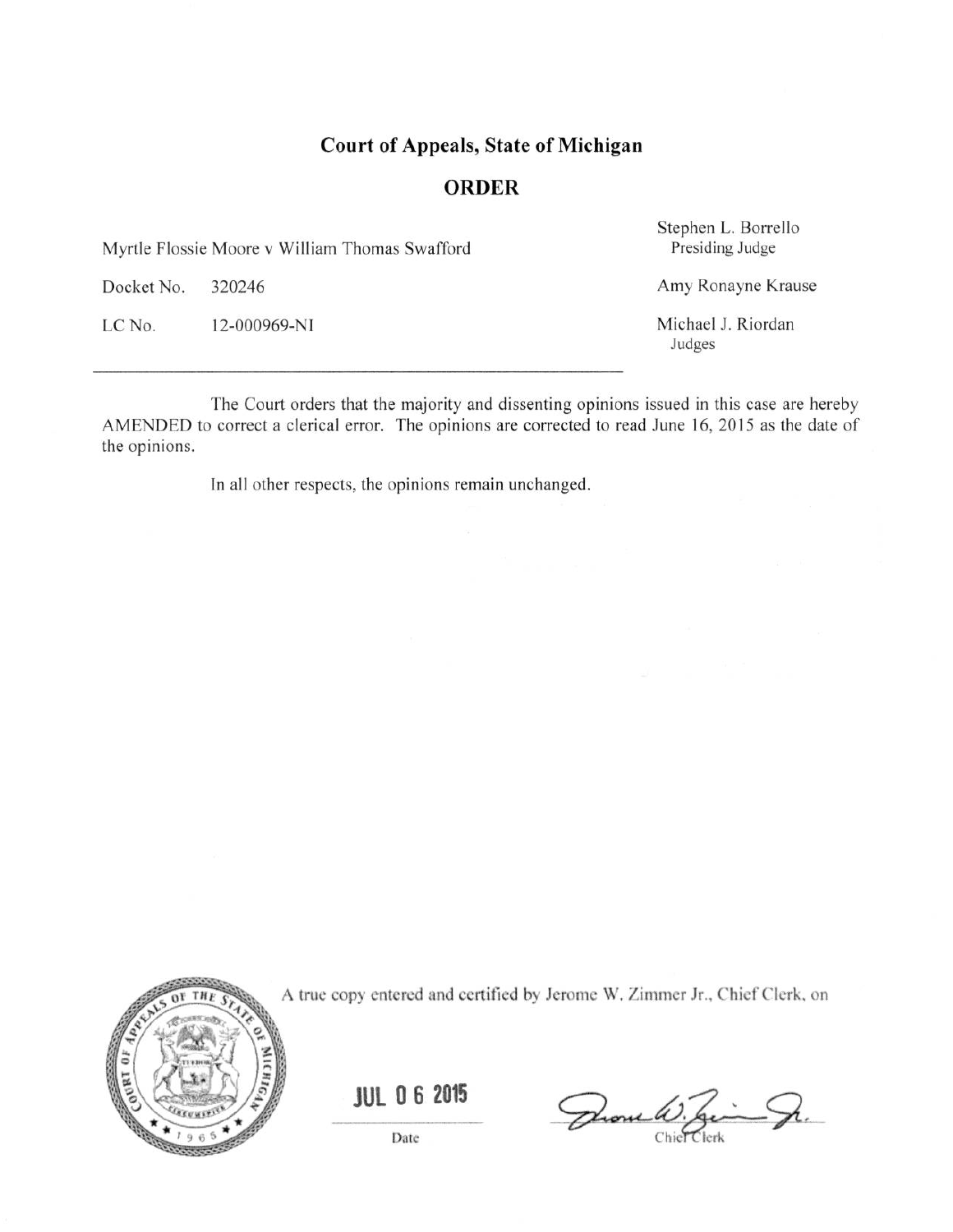## **STATE OF MICHIGAN**

### **COURT OF APPEALS**

#### MYRTLE FLOSSIE MOORE,

Plaintiff-Appellant,

WILLIAM THOMAS SWAFFORD and COCA-COLA REFRESHMENTS USA, INC.,

Defendants-Appellees.

UNPUBLISHED June 16, 2016

v  $N_0$ . 320246 Eaton Circuit Court LC No. 12-000969-NI

Before: BORRELLO, P.J., and KRAUSE and RIORDAN, JJ.

PER CURIAM.

 In this no-fault action, plaintiff appeals as of right a January 15, 2014, trial court order granting defendant's motion for summary disposition pursuant to MCR 2.116(C)(10). For the reasons set forth in this opinion, we reverse and remand for further proceedings consistent with this opinion.

#### I. FACTS

 On June 13, 2011, plaintiff was driving her vehicle when she stopped for traffic on Columbia Road in Emmett Township. Defendant William Swafford then rear-ended plaintiff's vehicle, which in turn pushed plaintiff's vehicle into the car stopped in front of her. Plaintiff's hands were on the steering wheel at the time of the accident and she thought her shoulder twisted from the force of the impact.

 Plaintiff declined transport to the hospital after the accident but later went to the emergency room for shoulder pain after confirming with her insurance agent that her automobile insurance would cover the expense. At the hospital, plaintiff indicated she had been in an accident, denied prior issues with her shoulder, and her shoulder was x-rayed. There was no swelling or bruising on plaintiff's shoulder after the accident but her arm was placed in a sling and plaintiff was told to follow up with her primary care physician Dr. John Collins.

 After follow up appointments with Collins, plaintiff was referred to Dr. John Morgan, an orthopedic surgeon. Morgan treated plaintiff on July 19, 2011 for shoulder pain arising from the accident. Morgan suspected that plaintiff had a torn rotator cuff. Plaintiff informed Morgan that the pain in her right shoulder was caused by the accident. The MRI of her shoulder "demonstrated a 6 millimeter gap in a portion of her rotator cuff" and it was Morgan's opinion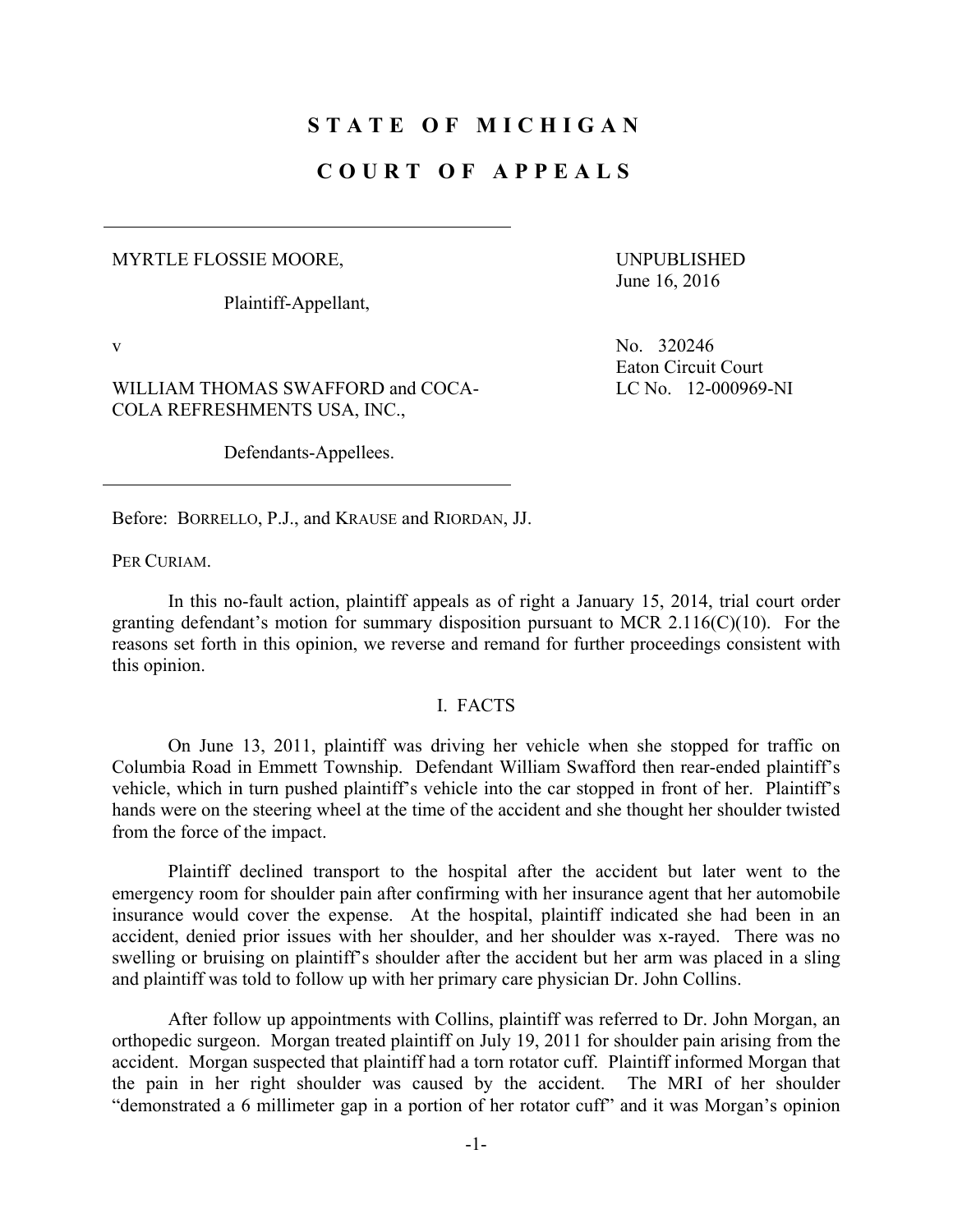that she most likely also tore her rotator cuff, even though the radiologist concluded there was no evidence of a tear. Morgan treated plaintiff with cortisone injections and prescribed physical therapy. Morgan diagnosed plaintiff with rotator cuff syndrome and shoulder impingement syndrome.

 Plaintiff began physical therapy in October 2011. The physical therapy was going well until "a therapist did a traction maneuver" on the shoulder that increased the pain in the shoulder "considerably[;]" it was unclear what the maneuver did to her shoulder, but Morgan doubted "that it changed the structure of the shoulder that much in terms of rotator cup lesions or other possible structure."

 Morgan operated on plaintiff's right shoulder on January 23, 2012; the "rotator cuff was torn and retracted to the point that Morgan was not able to repair it." In Morgan's opinion, the injury was caused by the automobile accident. According to Morgan's medical notes, two weeks after surgery, plaintiff had a "rather good active range of motion" and plaintiff indicated she was in much less pain. However, plaintiff testified at her deposition that she did not consider the surgery successful because she still experienced pain in her shoulder. Plaintiff received injections in June, July, and August 2013 to help with the pain.

 Plaintiff testified that she continued to live alone in her own home in Battle Creek following the accident. According to plaintiff, she has pain in her shoulder all of the time and she is unable to pick up items. Even though she continues to have pain, Morgan told her after the operation to "do whatever [she could] to keep the muscle working." Thus, plaintiff mowed her own lawn, cooked, cleaned her own home, and swept the floors. However, since the accident, plaintiff testified that she could not wash the walls in her home, climb a ladder, carry her own grocery or shopping bags, write checks with her right hand, or hold her "two new great grand babies." Plaintiff testified that she cannot drive her vehicle as much because it hurts her shoulder but that she still drives to the grocery store and drives her great grandson to his school. In an affidavit, Morgan averred that plaintiff was "disabled relative to the use of her dominant right shoulder and arm for at least seven (7) months" following the accident and that plaintiff's injuries "are significant and [] affected her general ability to lead her normal life."

 Plaintiff filed a complaint against defendants on July 20, 2012, seeking damages for noneconomic losses under the no-fault act. MCL 500.3135(1). Defendants moved for summary disposition pursuant to MCR 2.116( $C(10)$ , arguing that plaintiff failed to establish that she suffered a serious impairment of a body function. Defendants produced medical evidence showing that plaintiff had a lengthy medical history, including three knee surgeries, two knee replacements, and a history of "[a]rthritis with chronic back pain, . . . cancer of the spine, osteoarthritis, . . . hiatal hernia, hypercholesteremia, hypertension, . . . renal stones, anemia, diabetes, hypothyroidism, cataracts, and . . . radiation and chemotherapy for bone cancer, colon cancer, liver cancer, and spinal cord cancer." In addition, plaintiff was also treated at the end of 2006 for neck pain that radiated into the right shoulder, which included pain in the neck and right shoulder when she moved her right shoulder.

The trial court granted defendants' motion, explaining: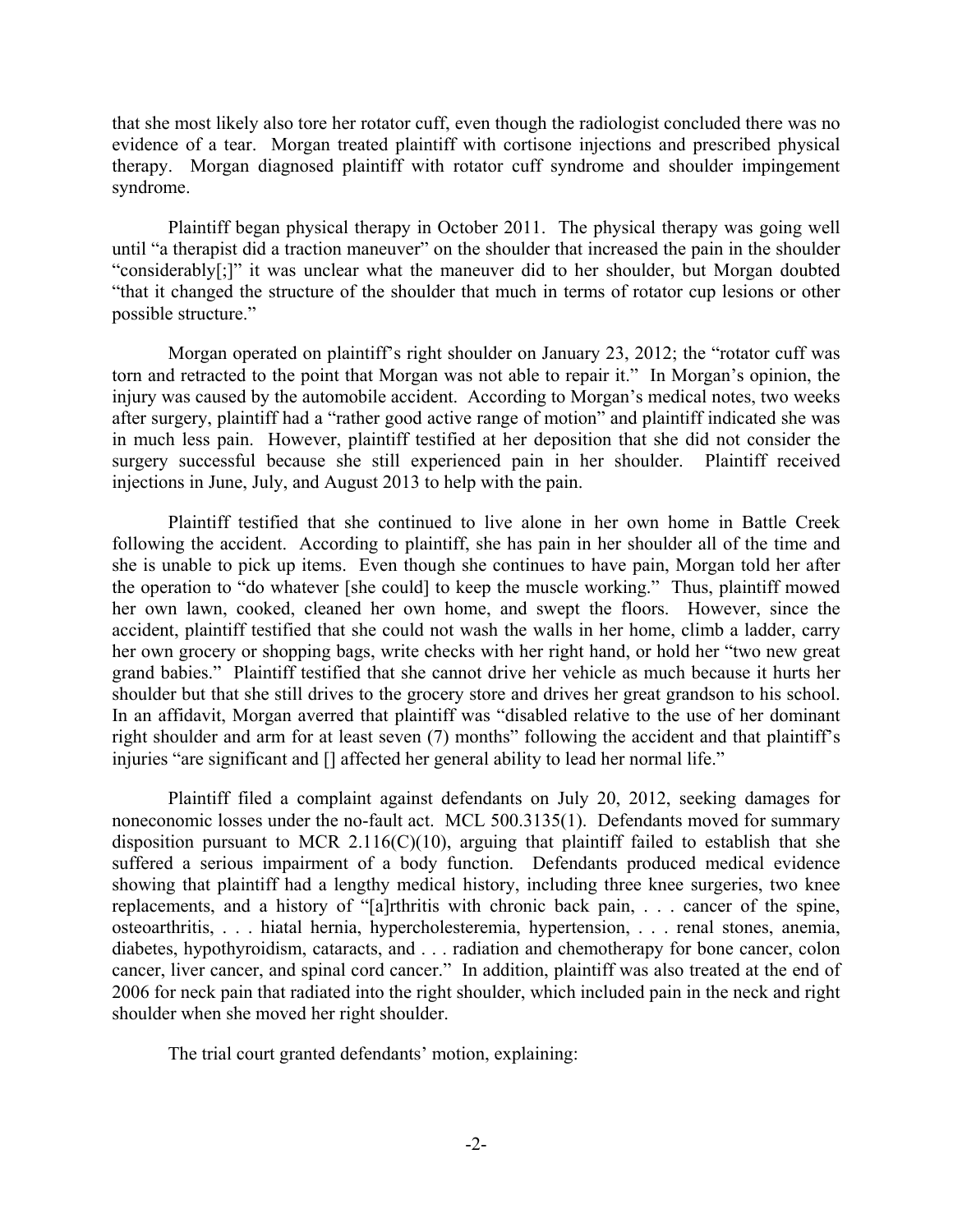There does seem to be a factual dispute as to the nature and extent of the plaintiff's injuries. The - - both the court rule and the statute provide that a person is liable for non-economic loss caused by the ownership or use of a motor vehicle if the injured person has suffered a serious impairment of a bodily, body function. Serious impairment of a body function is an objectively manifested impairment of an important body function that affects that person's general ability to lead his or her normal life. Whether an individual has suffered a serious impairment of body function is a question of law for the court to decide. If the court finds that there is no factual dispute concerning the nature and extent of the person's injuries, or there is a factual dispute concerning the nature and extent of the person's injuries but the dispute is not material to the determination of whether the person has suffered a serious impairment of bodily function or permanent serious disfigurement. And that's the statute.

 And I do find there is a material factual dispute regarding the nature and extent of the plaintiff's injuries here. On one hand is the radiologist's interpretation of the MRI, which does not show and specifically says there's no evidence of a tear, and the orthopedic surgeon saying I diagnosed a tear, I did the surgery, found the tear and he has in his medical opinion related it back to the crash. So I do think there is a material, a genuine issue of material fact there regarding that.

\* \* \*

 But the question is given, setting that issue aside then does the evidence in front of the court establish that she has suffered a serious impairment of an important bodily function, body function. And I keep focusing on that test. An objectively manifested impairment of an important body function that affects the person's general ability to lead her normal life.

 Now, certainly a right arm is, especially for a right[-]handed person, it's an important body function. But the question is, is the legislature used the word serious. So a modest impairment of a body function or a minor impairment of a body function does not reach the threshold as a matter of law. And I looked at her own testimony and she uses her right arm to live independently. She said she was able to participate in most of her day[-]to[-]day activities. She still mows the lawn, cooks, cleans, sweeps floors; she does still drive a car and she does still watch her great grandson or grandson.

 When asked whether there are things she's prevented from doing, she said no. And then pressed on that point, she said, 'Well, I - - well, I almost do now. But I mean, I can't wash walls and stuff like I, you know.'

 Well, going back to the test of affecting the person's general ability to lead her normal life, the conclusion that I have to reach on this record is she is still living her normal life. She has many medical issues that are impacting her, her normal life. And even assuming in a light most favorable to her that her shoulder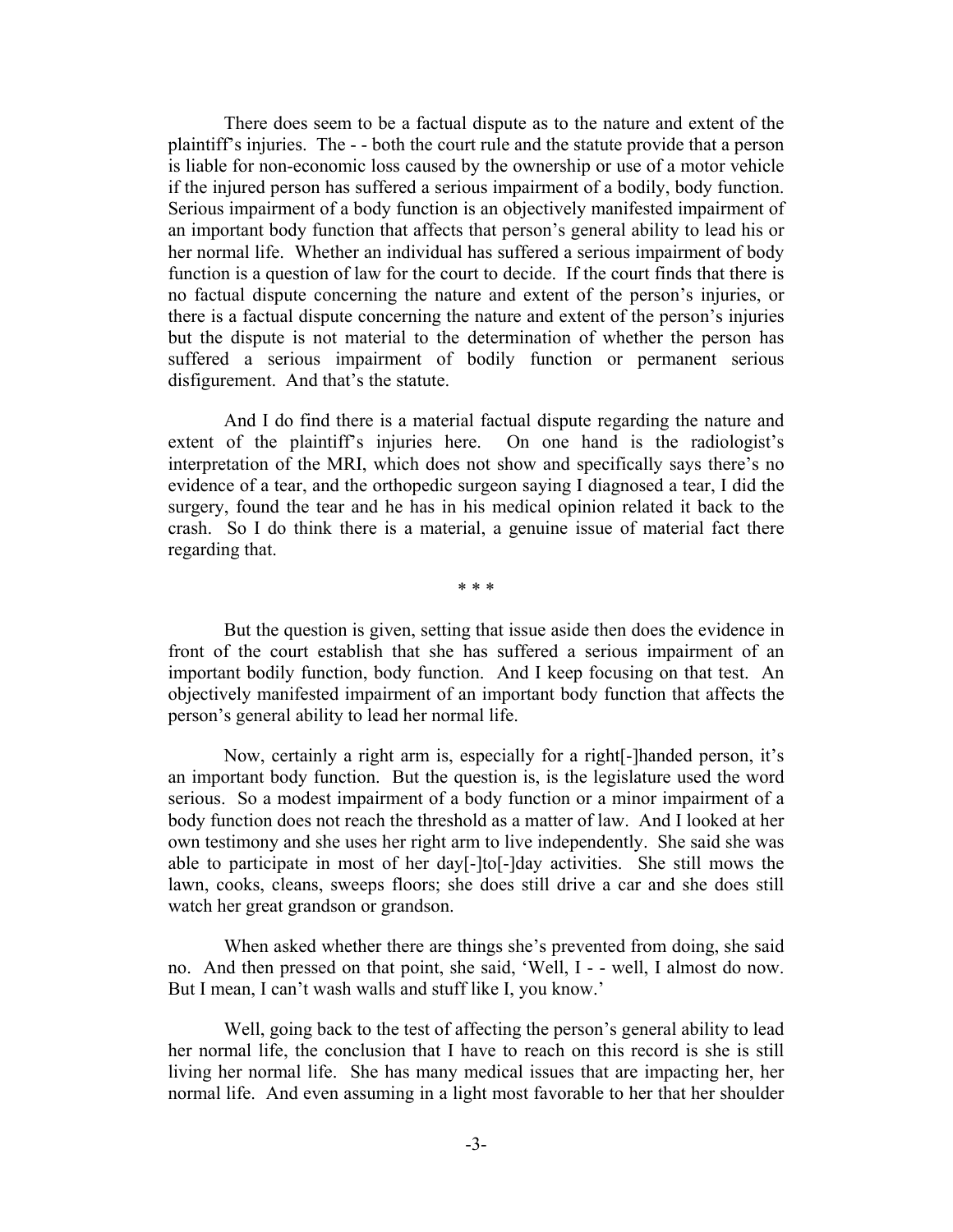injury is caused by this crash, I don't see a serious impairment of her normal life. She's able to do household chores, dress, bathe without assistance. As I said, at her age she is still living independently. I just don't see an affect caused by the crash on her general ability to lead her normal life.

And so on that basis I will grant summary disposition for the defendants.

Plaintiff appeals the court's order as of right.

#### II. ANALYSIS

 Plaintiff contends that the trial court erred in granting defendant's motion for summary disposition.

 We review de novo a trial court's ruling on a motion for summary disposition. *Jimkoski v Shupe*, 282 Mich App 1, 4; 763 NW2d 1 (2008). Summary disposition is proper under MCR  $2.116(C)(10)$  where there is no genuine issue as to any material fact and the moving party is entitled to judgment as a matter of law. *American Home Assurance Co v Mich Catastrophic Claims Ass'n*, 288 Mich App 706, 717; 795 NW2d 172 (2010). In reviewing a motion under MCR 2.116(C)(10) a court considers "the pleadings, admissions and other evidence submitted by the parties in the light most favorable to the nonmoving party." *Latham v Barton Malow Co*, 480 Mich 105, 111; 746 NW2d 868 (2008).

 Under the no-fault act, "[a] person remains subject to tort liability for noneconomic loss caused by his or her ownership, maintenance, or use of a motor vehicle only if the injured person has suffered death, *serious impairment of body function*, or permanent serious disfigurement." MCL 500.3135(1) (emphasis added). In this case, plaintiff claimed her injured right shoulder amounted to a "serious impairment of body function."

 In relation to a cause of action brought under MCL 500.3135(1), the no-fault act provides in relevant part:

 (a) The issues of whether the injured person has suffered serious impairment of body function or permanent serious disfigurement are questions of law for the court if the court finds either of the following:

 (*i*) There is no factual dispute concerning the nature and extent of the person's injuries.

 (*ii*) There is a factual dispute concerning the nature and extent of the person's injuries, but the dispute is not material to the determination whether the person has suffered a serious impairment of body function or permanent serious disfigurement. . . . [MCL  $500.3135(2)(a)$ .]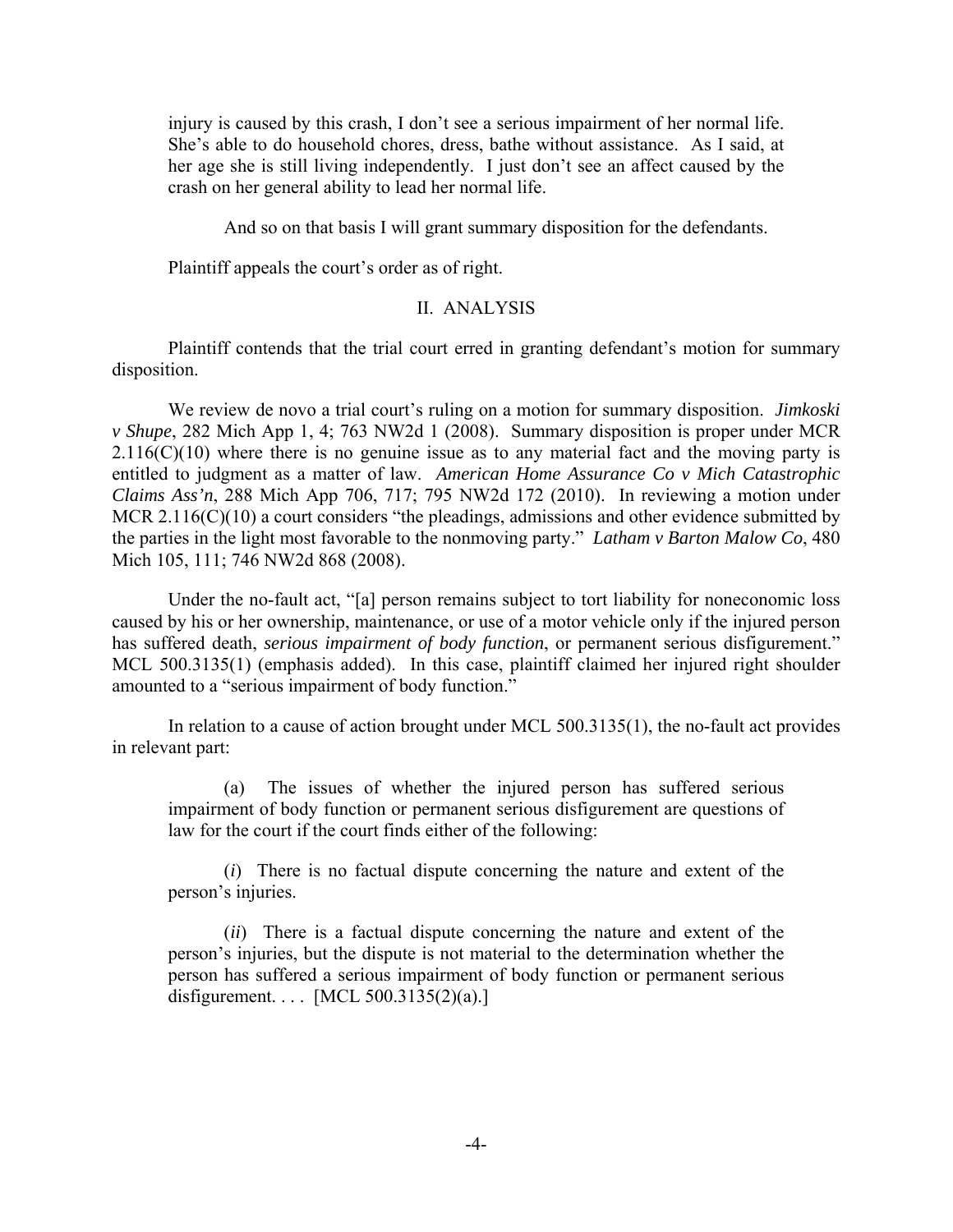Under MCL 500.3135(5), the phrase "serious impairment of body function" is defined as "an objectively manifested impairment of an important body function that affects the person's general ability to lead his or her normal life."<sup>1</sup> In *McCormick v Carrier*, 487 Mich 180, 194-195; 795 NW2d 517 (2010), our Supreme Court held that MCL 500.3135 requires proof of three prongs to establish a "serious impairment of body function": "(1) an objectively manifested impairment (2) of an important body function that (3) affects the person's general ability to lead his or her normal life." A plaintiff fails to meet the serious-impairment threshold if he or she is unable to prove any one prong. See *id*. at 195.

With regard to the third prong, the *McCormick* Court stated:

 [T]he plain text of the statute and [] [dictionary] definitions demonstrate that the common understanding of to "affect the person's ability to lead his or her normal life" is to have an influence on some of the person's capacity to live in his or her normal manner of living. By modifying "normal life" with "his or her," the Legislature indicated that this requires a subjective, person- and fact-specific inquiry that must be decided on a case-by-case basis. Determining the effect or influence that the impairment has had on a plaintiff's ability to lead a normal life necessarily requires a comparison of the plaintiff's life before and after the incident.

 There are several important points to note, however, with regard to this comparison. First, the statute merely requires that a person's general ability to lead his or her normal life has been affected, not destroyed. Thus, courts should consider not only whether the impairment has led the person to completely cease a pre-incident activity or lifestyle element, but also whether, although a person is able to lead his or her pre-incident normal life, the person's general ability to do so was nonetheless affected.

 Second, and relatedly, "general" modifies "ability," not "affect" or "normal life." Thus, the plain language of the statute only requires that some of the person's *ability* to live in his or her normal manner of living has been affected, not that some of the person's normal manner of living has itself been affected. Thus, while the extent to which a person's general ability to live his or her normal life is affected by an impairment is undoubtedly related to what the person's normal manner of living is, there is no quantitative minimum as to the percentage of a person's normal manner of living that must be affected.

 $\overline{a}$ 

<sup>&</sup>lt;sup>1</sup> We note that both parties state that the phrase "serious impairment of body function" is defined in MCL 500.3135(7); the correct statutory citation is now MCL 500.3135(5). Effective October 1, 2012, MCL 500.3135 was amended by 2012 PA 158. As it relates to the phrase at issue in this case, the amendment did not alter the definition of "serious impairment of body function;" only the subsection designation was affected.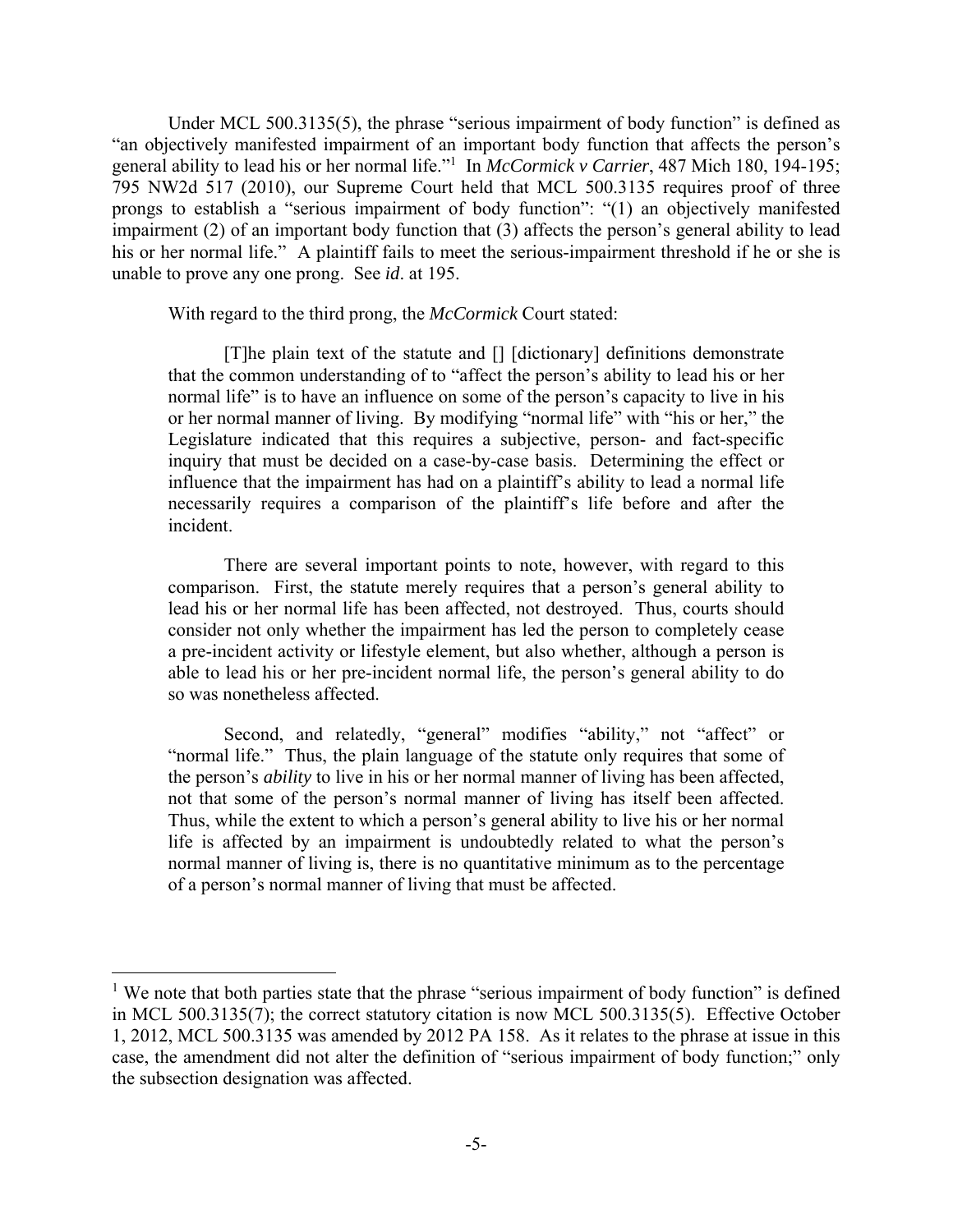Third, and finally, the statute does not create an express temporal requirement as to how long an impairment must last in order to have an effect on "the person's general ability to live his or her normal life." [*Id*. at 202-203 (citations omitted).]

 In this case, the trial court determined that there was a factual dispute as to the nature and extent of plaintiff's injuries. This finding was supported by the record where the findings of the radiologist and the orthopedic surgeon appeared to be at odds. The parties do not challenge that finding on appeal. After finding that there was a factual dispute as to the nature and extent of plaintiff's injuries, the court essentially held that this dispute was immaterial to the determination of whether plaintiff's alleged injury amounted to a serious impairment of a body function when it made that determination as a matter of law. See MCL 500.3135(1)(a)(*ii*). In concluding that plaintiff failed as a matter of law to establish that she suffered a serious impairment of a body function, the trial court erred. Rather, the record evidence showed that the factual dispute regarding the nature and extent of plaintiff's injury was material to the determination of whether plaintiff suffered a serious impairment of a body function and the issue therefore was a question of fact for the jury. *Id*.

Here, there was competing medical evidence regarding the nature and extent of plaintiff's shoulder injury. Although plaintiff denied that she had prior shoulder problems, defendant's medical exhibits suggested otherwise. Specifically, defendant's exhibits showed that plaintiff had a significant medical history showing multiple treatments and issues with her shoulder, back, and spine. This evidence created an issue of fact for the jury to determine regarding the nature and extent of the injury plaintiff suffered during the car accident; there were issues of fact as to whether the problems plaintiff was experiencing with her shoulder were pre-existing conditions or were caused by the accident. Critical to the determination of whether plaintiff suffered a serious impairment of body function was whether plaintiff tore her rotator cuff as a result of the accident. Morgan's medical opinion supported that plaintiff did indeed suffer a torn rotator cuff while the radiologist concluded there was no evidence of a tear. Additionally, there was evidence that plaintiff's physical therapist performed a "traction maneuver" on plaintiff's shoulder that increased her shoulder pain "considerably." While Morgan doubted that the maneuver "changed the structure of the shoulder that much in terms of rotator cup lesions or other possible structure," this left open a question of fact for the jury to decide.

 Moreover, the factual dispute concerning the nature and extent of plaintiff's injury was material to determining whether she suffered a serious impairment of a body function. As noted above, to establish a serious impairment of a body function required proof of the following three prongs: "(1) an objectively manifested impairment (2) of an important body function that (3) affects the person's general ability to lead his or her normal life." *McCormick*, 487 Mich at 194- 195. Here, the trial court found as a matter of law that plaintiff failed to establish the third prong—i.e. that her shoulder injury affected her general ability to lead her normal life. However, viewed in a light most favorable to plaintiff, there was a genuine question of material fact regarding this issue.

 As noted above, there was evidence that plaintiff had numerous medical issues and ailments before the accident. However, evidence also supported that plaintiff injured her shoulder in the accident and that, under *McCormick*, the injury affected her general ability to